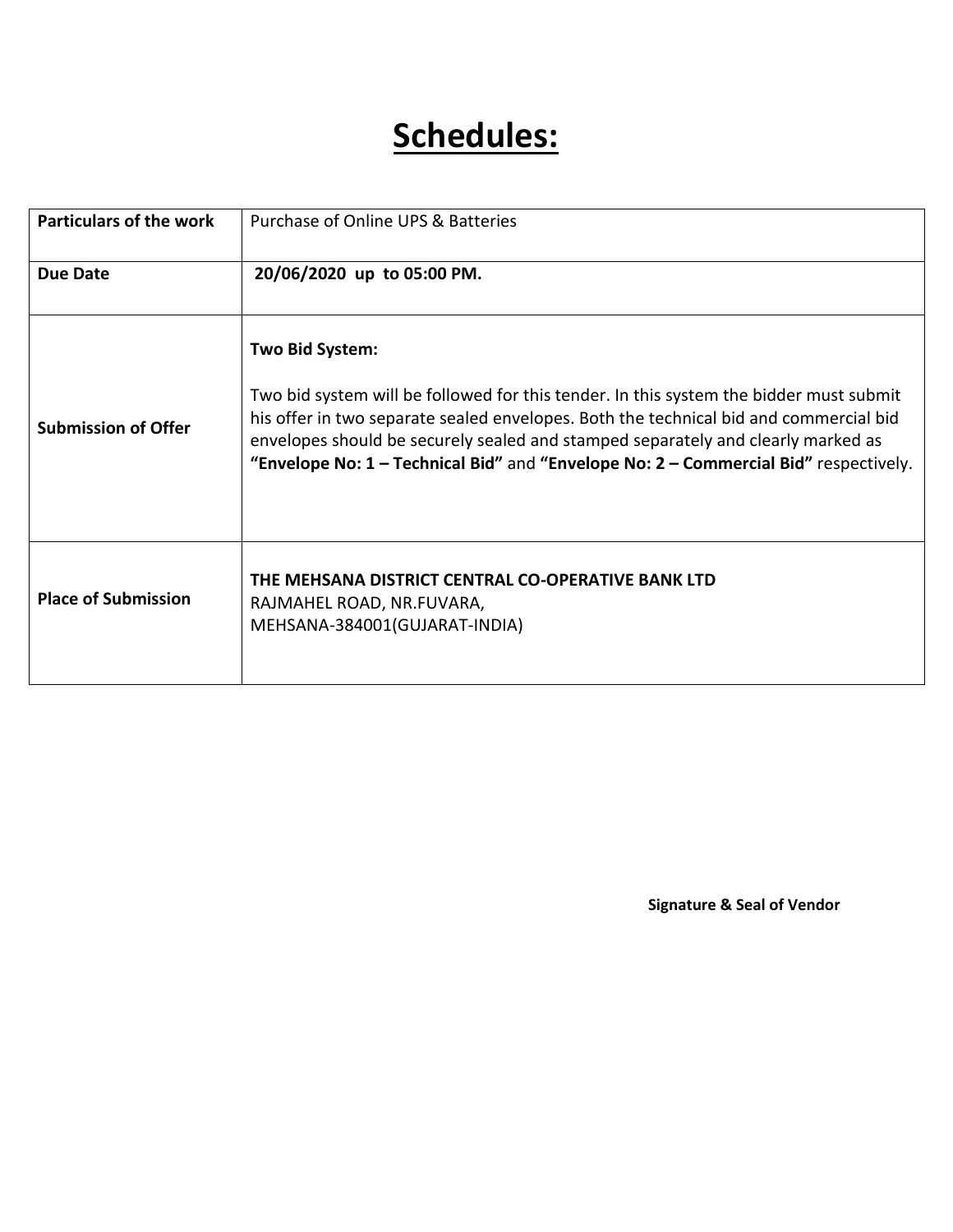### **Eligibility Criteria:**

- 1. Bidder should have a Turnover of Rs. 05 Crore (each year) in the last three financial year. The copies of Audited Annual Accounts for last three years shall be attached along with the bid.
- 2. The bidder must have one office in Gujarat. Please attach the copy of any two of the following: Property tax bill/Electricity Bill/Telephone Bill/VAT/CST Registration/Lease agreement.
- 3. The bidder should be authorized by its OEM to quote the bid. The offers received without the Manufacturer authorization certificate will be rejected for the products quoted.
- 4. The Manufacturer of the product (OEM) should be ISO 9001:2008 Process Certified for manufacturing. ISO certificates are required for UPS.
- 5. The Contractors / Tenderer should have relevant experience in supply of similar items.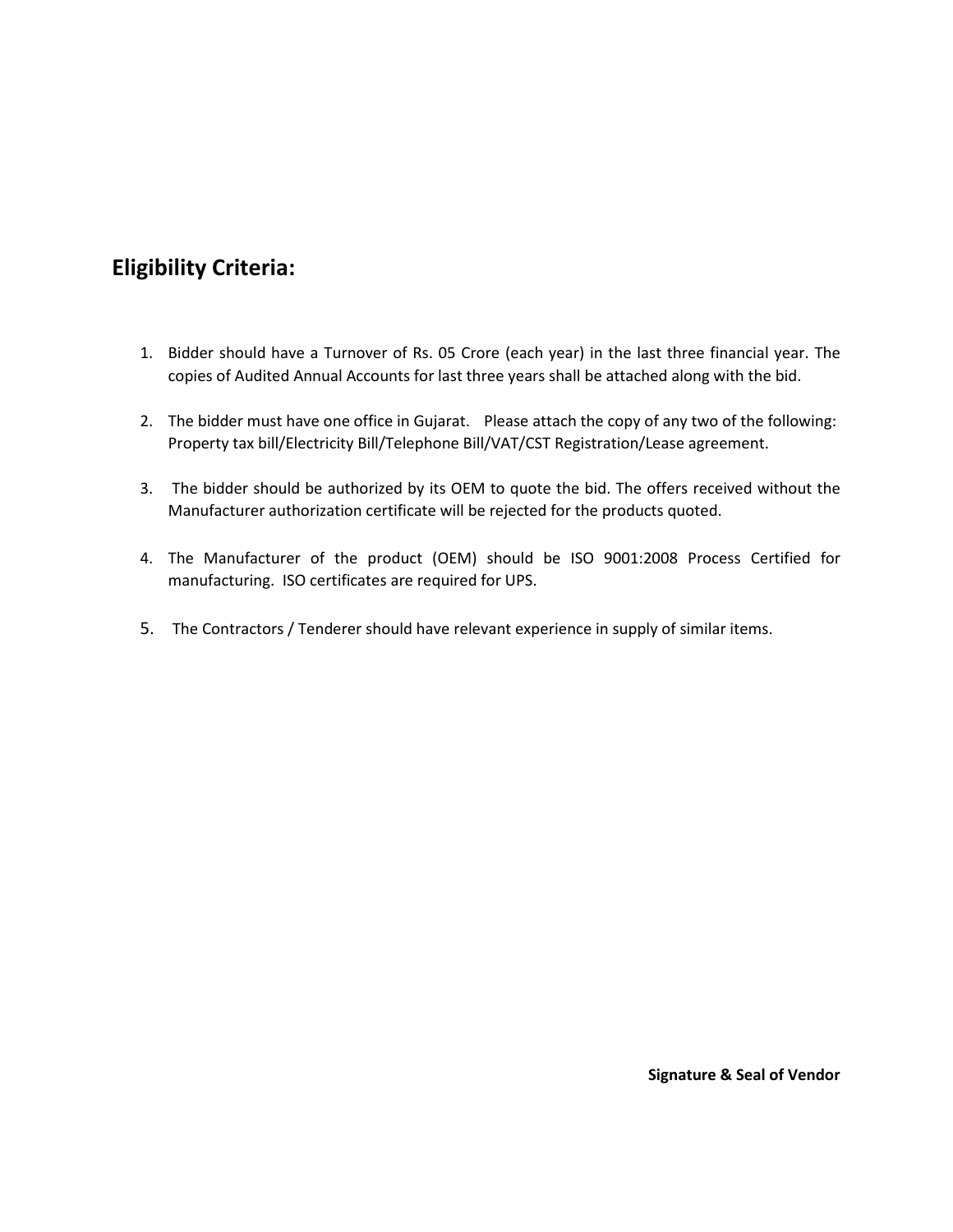### **Terms and Conditions:**

- 1. The Bidders are requested to give detailed tender in their **own forms** in two bids.
	- **i. Part-1 : Technical Bid**

#### **ii. Part-2 : Commercial Bid**

- 2. Tenders, which are submitted without following the two bid offer system will summarily be rejected.
- 3. The Bidder may quote only one option (i.e. Only one product can be quoted) against each item. Bidders are required to mention make and Model of the product.
- 4. The bidder will have to supply, install, maintain and provide training of supplied hardware, Operating Software and peripherals and carry out necessary integration at offices located all across Gujarat State.
- 5. In case the quoted Item is not available in the market, the bidder will have to supply Higher Version/replacement of that Item in the quoted cost in the same time duration with prior approval of bank
- 6. The Bidder has to examine all instructions, forms, terms, conditions and specifications in the bid ding documents. Failure to furnish all information required by the bidding documents or submission of a bid not substantially responsive to the biding documents in every respect will be at the Bidder's risk and may result in rejection of its bid.
- 7. Bid Currency Prices shall be quoted in Indian Rupees only.
- 8. Price shall be inclusive of all freight, forwarding, transit insurance and installation charges.
- 9. Late Bids The bidder will not be able to submit the bid after final submission date and time.
- 10. Delivery and Installation: Within 45 working days from the date of confirmed purchase order.
- 11. Incomplete bids will be treated as non-responsive and will be rejected.
- 12. All Technical Compliance should be on OEM's Letter head.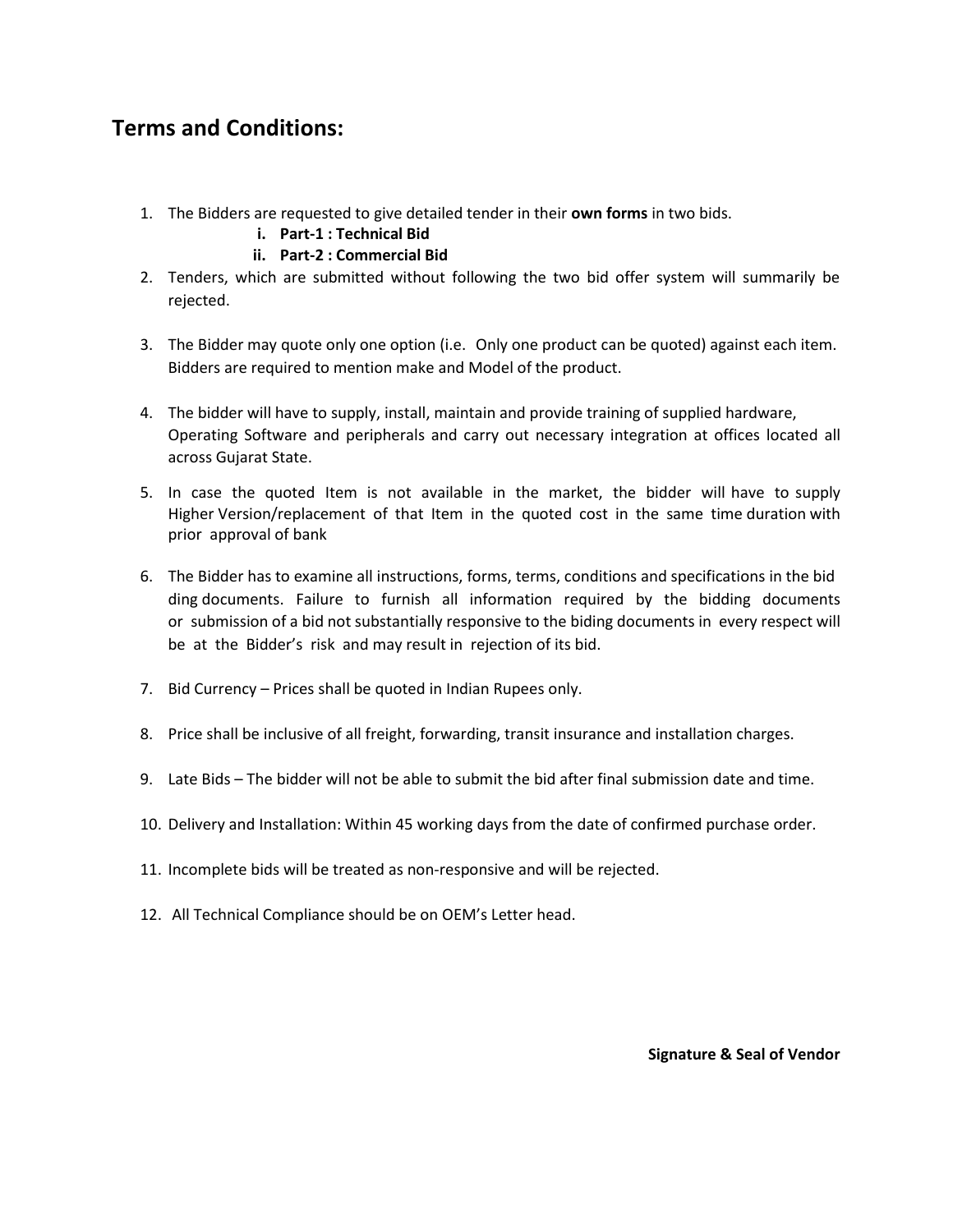#### **Warranty:**

• 2 year Comprehensive onsite warranty

#### **Payment:**

- 50% payment Against Purchase order
- 50% payment after successful delivery of the ordered goods.
- 13. Purchaser reserves the right to change any bid condition of any item even after inviting the bids, with/without prior notification.
- 14. Purchaser' Right to accept any Bid and to reject any or all Bids Bank reserve the right to accept or reject any bid, and to annul the bidding process and reject all bids at any time prior to awarding the Contracts, without thereby incurring any liability to the affected Bidder or bidders or any obligation to inform the affected Bidder or bidders of the grounds for such decision.

#### **15. Jurisdiction**

 The disputes, legal matters, court matters, if any, shall be subject to Mehsana Court Jurisdiction only.

**Signature & Seal of Vendor**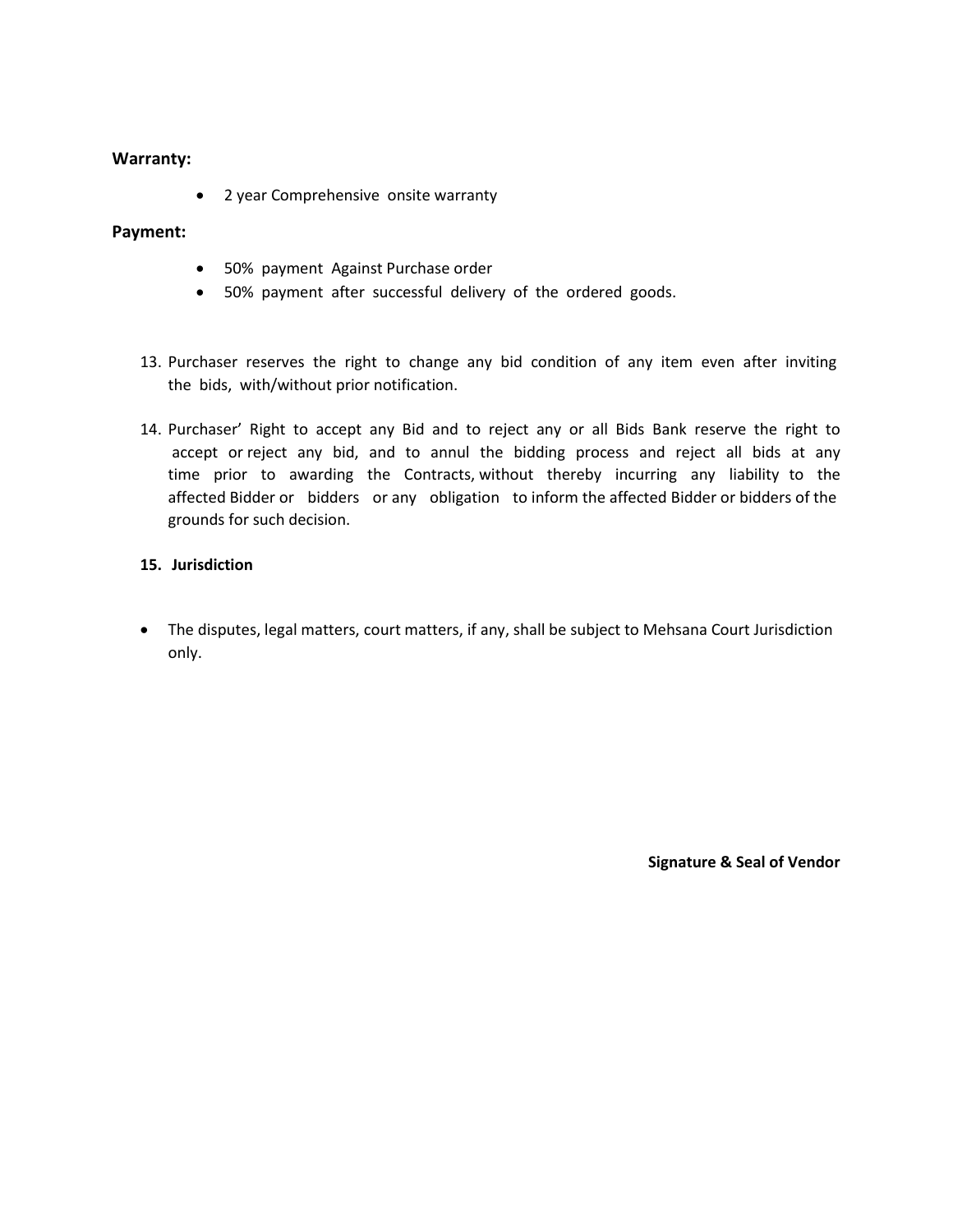## **Technical Specification:**

## **Item No: 01 – Online UPS – 2 KVA**

| Sr.No.         | <b>Description</b>                         |                                         | <b>Compliance Y/N</b> |
|----------------|--------------------------------------------|-----------------------------------------|-----------------------|
| $\mathbf{1}$   | <b>UPS kVA</b>                             | 2 KVA                                   |                       |
| $\overline{2}$ | Power Factor                               | 0.8 or better                           |                       |
| 3              | Topology                                   | Online                                  |                       |
| 4              | Output Waveform                            | Sinewave                                |                       |
| 5              | <b>Double Conversion Efficiency</b>        | >91% (2kVA) / 92% (3kVA)                |                       |
| 6              | Eco Mode Efficiency                        | $>= 97%$                                |                       |
| 7              | <b>Battery type</b>                        | Flooded or VRLA                         |                       |
| 8              | <b>Charger Size</b>                        | 13A                                     |                       |
| 9              | Input Voltage Range (100% load)            | 160-285V                                |                       |
| 10             | Input Voltage Range (50% de rated)         | 100-285V                                |                       |
| 11             | Input Frequency Range                      | 40-70Hz                                 |                       |
| 12             | Input Power Factor                         | 0.98                                    |                       |
| 13             | Input Protection                           | Circuit breaker                         |                       |
| 14             | <b>Output Voltages</b>                     | 220, 230, 240V (Selectable)             |                       |
| 15             | Overload capacity                          | 110% - Infinite,                        |                       |
|                |                                            | 125% - 1 minute,                        |                       |
|                |                                            | 150% - 1/2 minute,                      |                       |
|                |                                            | >150% to 175% - 25 line cycles,         |                       |
|                |                                            | >175% - 5 line cycles                   |                       |
| 16             | Output voltage THD                         | <3% with linear load                    |                       |
| 17             | <b>Crest Factor</b>                        | 03:01                                   |                       |
| 18             | Output frequency                           | 50/60 Hz +/-3Hz                         |                       |
| 19             | Form factor                                | 2U Rack mounting                        |                       |
|                | <b>Operating Temperature range</b>         | 0 to 40°C with full load support (no de |                       |
| 20             |                                            | rating)                                 |                       |
|                |                                            | 0 to 50°C with 80% de rating            |                       |
| 21             | <b>UPS Network monitoring</b>              | SNMP                                    |                       |
| 22             | <b>UPS Paralleling</b>                     | $1 + 1$                                 |                       |
| 23             | <b>Bypass Type</b>                         | Internal (automatic and manual)         |                       |
| 24             | Certification                              | <b>BIS</b>                              |                       |
| 25             | <b>EMI</b>                                 | CISPER22 Class A                        |                       |
| 26             | EPO                                        | Yes                                     |                       |
| 27             | <b>Battery Reverse Polarity protection</b> | Yes                                     |                       |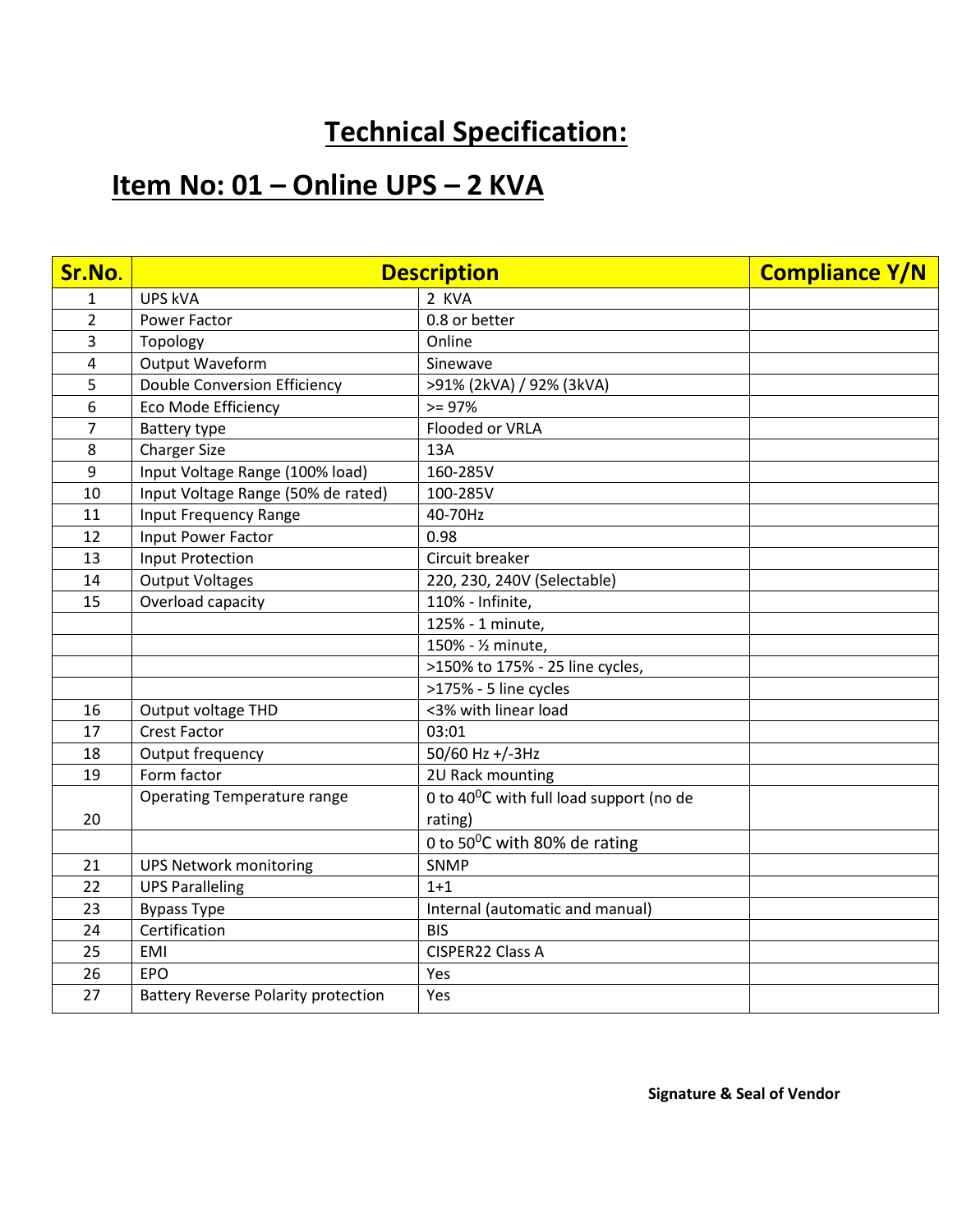## **Item No : 02 – Online UPS – 3 KVA**

| Sr.No.         | <b>Description</b>                         |                                                      | <b>Compliance Y/N</b> |
|----------------|--------------------------------------------|------------------------------------------------------|-----------------------|
| $\mathbf{1}$   | <b>UPS kVA</b>                             | 3 KVA                                                |                       |
| $\overline{2}$ | Power Factor                               | 0.8 or better                                        |                       |
| 3              | Topology                                   | Online                                               |                       |
| 4              | Output Waveform                            | Sinewave                                             |                       |
| 5              | <b>Double Conversion Efficiency</b>        | >91% (2kVA) / 92% (3kVA)                             |                       |
| 6              | Eco Mode Efficiency                        | $>= 97%$                                             |                       |
| $\overline{7}$ | Battery type                               | Flooded or VRLA                                      |                       |
| 8              | <b>Charger Size</b>                        | 13A                                                  |                       |
| 9              | Input Voltage Range (100% load)            | 160-285V                                             |                       |
| 10             | Input Voltage Range (50% de rated)         | 100-285V                                             |                       |
| 11             | <b>Input Frequency Range</b>               | 40-70Hz                                              |                       |
| 12             | Input Power Factor                         | 0.98                                                 |                       |
| 13             | <b>Input Protection</b>                    | Circuit breaker                                      |                       |
| 14             | <b>Output Voltages</b>                     | 220, 230, 240V (Selectable)                          |                       |
| 15             | Overload capacity                          | 110% - Infinite,                                     |                       |
|                |                                            | 125% - 1 minute,                                     |                       |
|                |                                            | 150% - 1/2 minute,                                   |                       |
|                |                                            | >150% to 175% - 25 line cycles,                      |                       |
|                |                                            | >175% - 5 line cycles                                |                       |
| 16             | Output voltage THD                         | <3% with linear load                                 |                       |
| 17             | <b>Crest Factor</b>                        | 03:01                                                |                       |
| 18             | Output frequency                           | 50/60 Hz +/-3Hz                                      |                       |
| 19             | Form factor                                | 2U Rack mounting                                     |                       |
|                | <b>Operating Temperature range</b>         | 0 to 40 $^0$ C with full load support (no de rating) |                       |
| 20             |                                            |                                                      |                       |
|                |                                            | 0 to 50°C with 80% de rating                         |                       |
| 21             | <b>UPS Network monitoring</b>              | SNMP                                                 |                       |
| 22             | <b>UPS Paralleling</b>                     | $1 + 1$                                              |                       |
| 23             | <b>Bypass Type</b>                         | Internal (automatic and manual)                      |                       |
| 24             | Certification                              | <b>BIS</b>                                           |                       |
| 25             | EMI                                        | CISPER22 Class A                                     |                       |
| 26             | <b>EPO</b>                                 | Yes                                                  |                       |
| 27             | <b>Battery Reverse Polarity protection</b> | Yes                                                  |                       |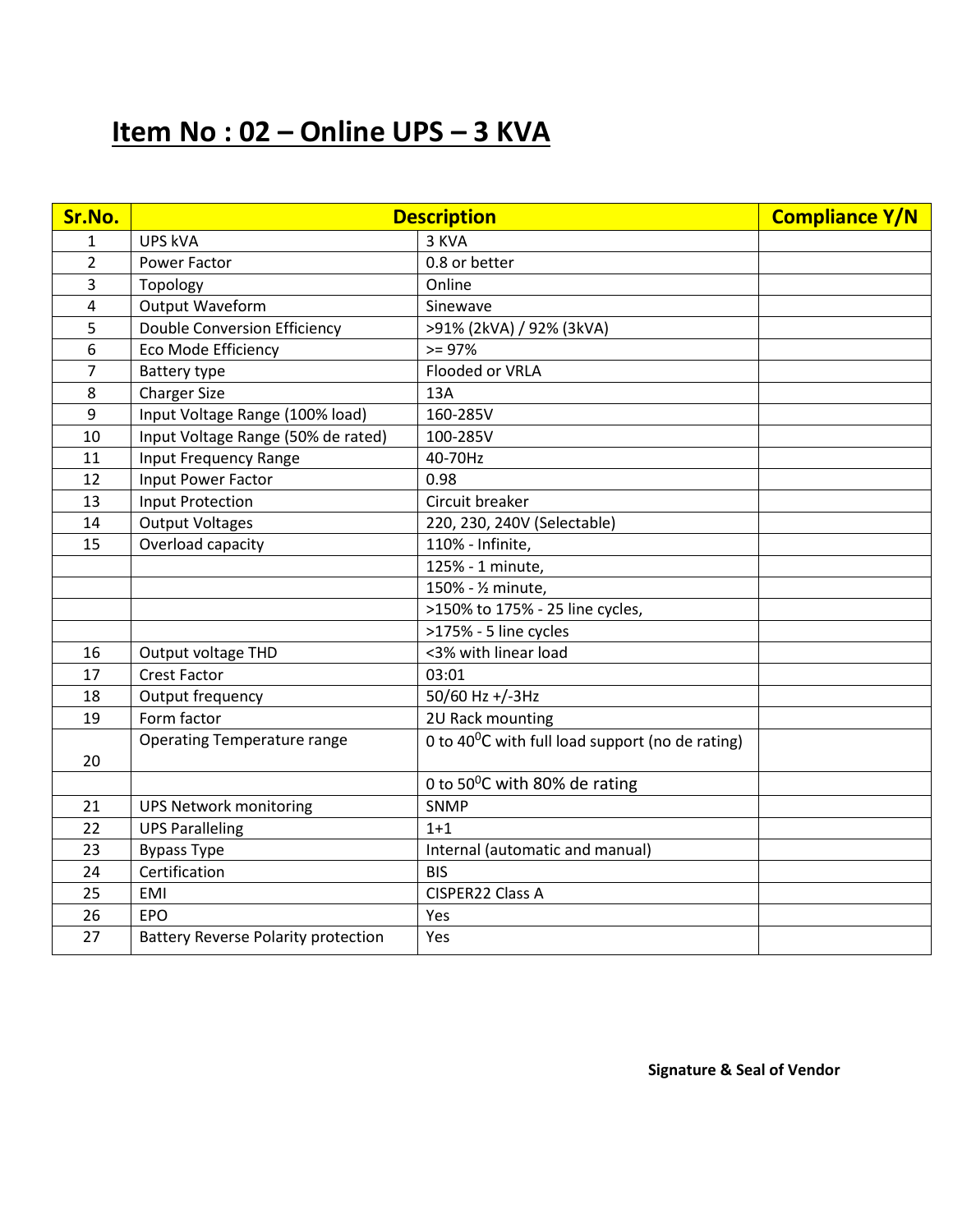### **Item No: 03 – 05 KVA UPS**

| Sr. No.        | <b>Features</b>                                            | <b>Description</b>                                                                                                                                                                                                                                                                                                                                            | <b>Compliance Y/N</b> |
|----------------|------------------------------------------------------------|---------------------------------------------------------------------------------------------------------------------------------------------------------------------------------------------------------------------------------------------------------------------------------------------------------------------------------------------------------------|-----------------------|
| $\mathbf{1}$   | Make                                                       |                                                                                                                                                                                                                                                                                                                                                               |                       |
| $\overline{2}$ | Model                                                      |                                                                                                                                                                                                                                                                                                                                                               |                       |
| $\overline{3}$ | Capacity (in kVA / kW)                                     | 5 kVA/ 4.5 kW 1-Phase Input / 1-Phase Output.                                                                                                                                                                                                                                                                                                                 |                       |
| 4              | <b>Technology and Capability</b>                           | . True Online configuration with double conversion UPS<br>• Microprocessor /DSP based control, using IGBT devices<br>switching<br>frequency<br><b>PWM</b><br>high<br>(>15kHz)<br>and<br>• Active Power Factor Correction (APFC) in converter to<br>Input<br>Power<br>Factor<br>improve<br>0.98<br>$\,>$<br>. UPS should be designed at Rated output PF of 0.9 |                       |
| 5              | Input facility -Phases / Wires                             | 1-Phase / 2-Wire & Gnd (Phase & Neutral + Ground)                                                                                                                                                                                                                                                                                                             |                       |
| 6              | Input Voltage Range                                        | 160 - 280V AC (On Full Load)                                                                                                                                                                                                                                                                                                                                  |                       |
| $\overline{7}$ | Nominal Input Frequency                                    | 50 / 60 Hz (Auto selectable)                                                                                                                                                                                                                                                                                                                                  |                       |
| 8              | <b>Input Frequency Range</b>                               | 40 to 70 Hz                                                                                                                                                                                                                                                                                                                                                   |                       |
| 9              | Input Power Factor                                         | > 0.98 on Full Load                                                                                                                                                                                                                                                                                                                                           |                       |
| 10             | <b>Input Current Harmonic</b><br>Distortion (THDi)         | < 5% on full resistive Load                                                                                                                                                                                                                                                                                                                                   |                       |
| 11             | <b>Generator Compatibility</b>                             | Compatibility to genset supply required                                                                                                                                                                                                                                                                                                                       |                       |
| 12             | Input Protection (Thru In-built<br>1P MCB)                 | Should be provided at the input of the UPS suitable for<br>the full rated capacity of the UPS                                                                                                                                                                                                                                                                 |                       |
| 13             | Nominal Output voltage                                     | 220/230/240VAC (Selectable)                                                                                                                                                                                                                                                                                                                                   |                       |
| 14             | <b>Output Voltage Regulation</b>                           | ±2%                                                                                                                                                                                                                                                                                                                                                           |                       |
| 15             | <b>Nominal Output Frequency</b>                            | 50 / 60 Hz                                                                                                                                                                                                                                                                                                                                                    |                       |
| 16             | <b>Output Frequency Regulation</b>                         | +/- 0.05 Hz (Free Running / Self Clocked Mode)                                                                                                                                                                                                                                                                                                                |                       |
| 17             | Output Wave Form                                           | Pure sine wave                                                                                                                                                                                                                                                                                                                                                |                       |
| 18             | <b>Output Voltage Distortion</b><br>(THDu)                 | <= 2% for Linear load                                                                                                                                                                                                                                                                                                                                         |                       |
| 19             | <b>Crest Factor</b>                                        | 3 : 1 On Full Load (Minimum)                                                                                                                                                                                                                                                                                                                                  |                       |
| 20             | <b>Output Short circuit Protection</b>                     | Electronic / Fused                                                                                                                                                                                                                                                                                                                                            |                       |
| 21             | Transfer Time (Mode of<br>operation)                       | Nil from Mains mode to Battery Mode<br>Nil from Battery Mode to Mains mode                                                                                                                                                                                                                                                                                    |                       |
| 22             | Transfer Time (Inverter to<br>Bypass / Bypass to Inverter) | < 2 ms (Synchronized Mode)                                                                                                                                                                                                                                                                                                                                    |                       |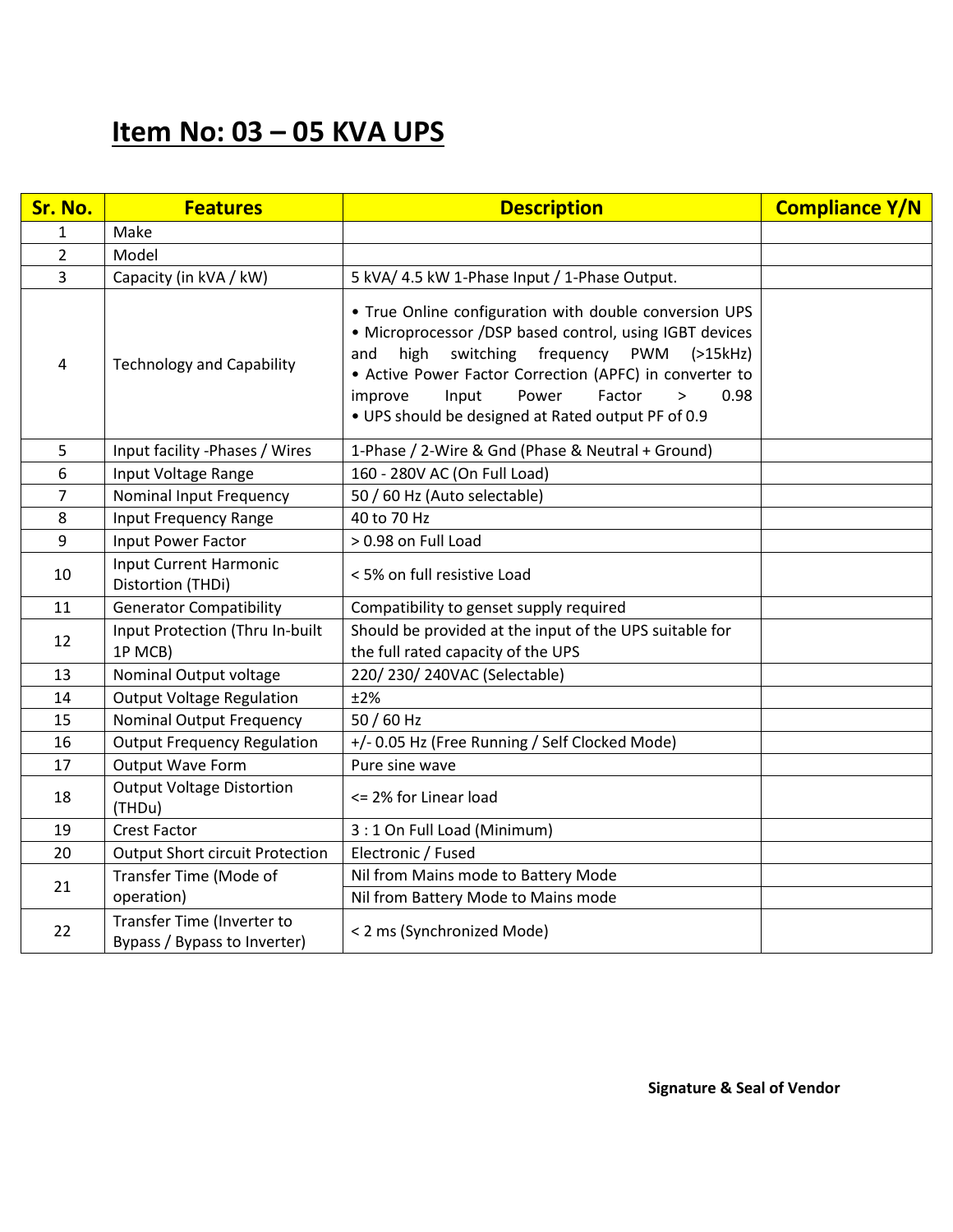|    |                                     | Should be provided to take care of uninterrupted transfer  |  |
|----|-------------------------------------|------------------------------------------------------------|--|
| 23 | Automatic & Bi-directional static   | of load from Inverter to bypass (under overload / fault    |  |
|    | by-pass (In-built)                  | conditions) & automatic retransfer from bypass to inverter |  |
|    |                                     | (on removal of overload / fault conditions)                |  |
| 24 | Overall Efficiency (AC to AC) -     | >= 94% (On Full R Load) & >= 98% in ECO mode               |  |
|    | <b>Online (Double Conversion)</b>   |                                                            |  |
|    | Measurements (On LCD)               | Input: Voltage / Frequency                                 |  |
| 25 |                                     | Output: Voltage / frequency                                |  |
|    |                                     | Battery: Remaining time / Voltage                          |  |
|    |                                     | Load: Percentage / kW                                      |  |
|    | Fault Indication (On LCD)           | <b>Charger Failure</b>                                     |  |
| 26 |                                     | <b>Battery Failed</b>                                      |  |
|    |                                     | <b>Battery Low</b>                                         |  |
| 27 | Indications (LED/LED)               | AC indicator/Battery Mode of Operation / Bypass feeding    |  |
|    |                                     | the load / UPS Fault                                       |  |
| 28 | <b>Audible Alarms</b>               | Battery Low beep / DC Fault beep/ UPS Overload beep/ o/p   |  |
|    |                                     | short ckt fault beep/ Shutdown beep                        |  |
| 29 | <b>Backup Required</b>              | Yes (mentioned in Commercial)                              |  |
| 30 | <b>Battery Bank Voltage</b>         | 192 V DC                                                   |  |
|    | Battery Bank VAh (Vendor to         | To be furnished by the vendor (Battery Charger shall be    |  |
| 31 | include battery sizing calculations | min. 10% capacity of the Battery Ah being offered)         |  |
|    | with tender)                        |                                                            |  |
| 32 | <b>Batteries Type</b>               | Sealed Maintenance Free (SMF) - 12V Cells                  |  |
| 33 | <b>Battery Makes</b>                | To be furnished by the vendor                              |  |
| 34 | Number of Battery Banks             | Maximum Two Banks in parallel                              |  |
|    | Battery recharge time (After        |                                                            |  |
| 35 | complete discharge) to 90%          | 8-10 hours                                                 |  |
|    | capacity                            |                                                            |  |
|    | Serial Communication RS232 Port     | RS232 3 Port should be provided as standard in the UPS.    |  |
| 36 | (Option of USB Port should be       | However there should be provision for USB port also in the |  |
|    | available)                          | <b>UPS</b>                                                 |  |
|    | Interface to NMS (Network           | SNMP Card for connecting the UPS to LAN thru Ethernet      |  |
| 37 | Management System) - To be          | port & monitoring thru NMS should be available (The cost   |  |
|    | quoted as option                    | of SNMP Card / NMS software to be quoted separately)       |  |
| 38 |                                     | UPS should start up                                        |  |
|    | Cold Start                          | On AC Supply (Mains) without DC Supply (Batteries)         |  |
|    |                                     | On DC Supply (Batteries) without AC Supply (Mains)         |  |
| 39 | <b>Automatic Restart</b>            | UPS should start up automatically on mains resumption      |  |
|    |                                     | after battery low shutdown                                 |  |
| 40 | <b>Operating Temperature</b>        | 0 to 40 deg $C$                                            |  |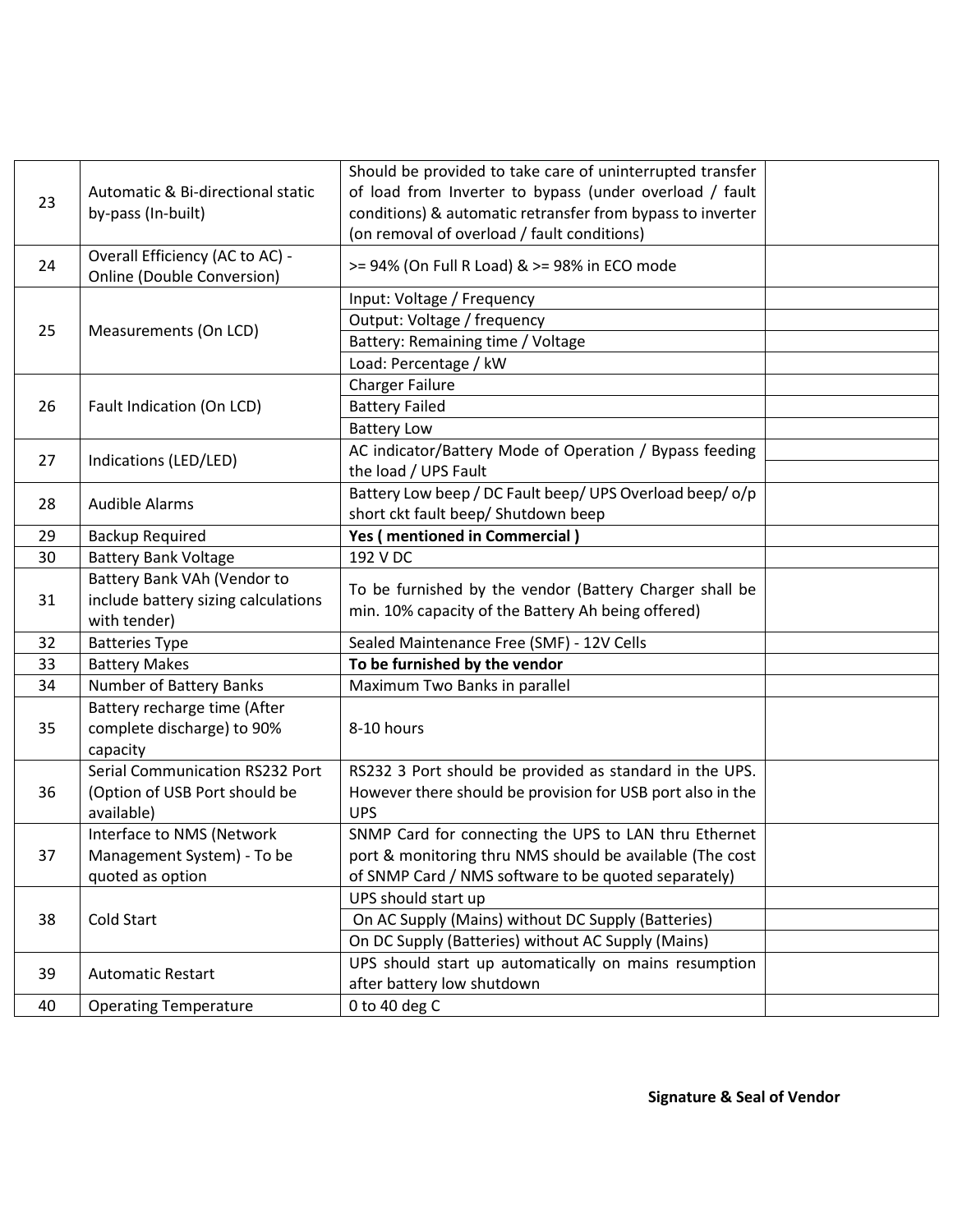| 40 | <b>Operating Temperature</b>              | 0 to 40 deg C                                                             |  |  |
|----|-------------------------------------------|---------------------------------------------------------------------------|--|--|
| 41 | <b>Storage Temperature</b>                | -15 to 50 deg C                                                           |  |  |
| 42 | <b>Operating Humidity</b>                 | $0\% \sim 95\%$ RH (No Condensing)                                        |  |  |
| 43 | <b>Operating Altitude</b>                 | 1000 m.a.s.l (meters above sea level)                                     |  |  |
| 44 | Type of Cooling                           | Natural Convection Cooling through air vents                              |  |  |
| 45 | Noise Level                               | < 58 dbA at 1 meter distance                                              |  |  |
| 46 | Form Factor                               | Rack & Tower mountable                                                    |  |  |
| 47 | Air Filters (mandatory)                   | UPS should have internal anticorrosion air filters for dust<br>filtration |  |  |
| 48 | Dimension ( $w \times d \times h$ ) in mm | To be furnished by the vendor                                             |  |  |
| 49 | Weight - in kg                            | To be furnished by the vendor                                             |  |  |
|    | <b>Product Certificates</b>               | IEC62040-1,                                                               |  |  |
|    |                                           | IEC62040-2,                                                               |  |  |
|    |                                           | IEC62040-3,                                                               |  |  |
| 50 |                                           | IEC 61000-4-3                                                             |  |  |
|    |                                           | IEC 61000-4-4,                                                            |  |  |
|    |                                           | IEC-61000-4-5,                                                            |  |  |
| 51 | Manufacturer<br>(Emerson/APC/Delta/GE)    | QMS:<br>As per ISO 9001: 2008                                             |  |  |
|    |                                           | As per ISO 14001: 2004<br>EMS:                                            |  |  |
|    |                                           | OSHAS: As per ISO 18001: 2007                                             |  |  |
| 52 | Warranty                                  | 2 Years Comprehensive OEM Warranty                                        |  |  |

**Signature & Seal of Vendor**